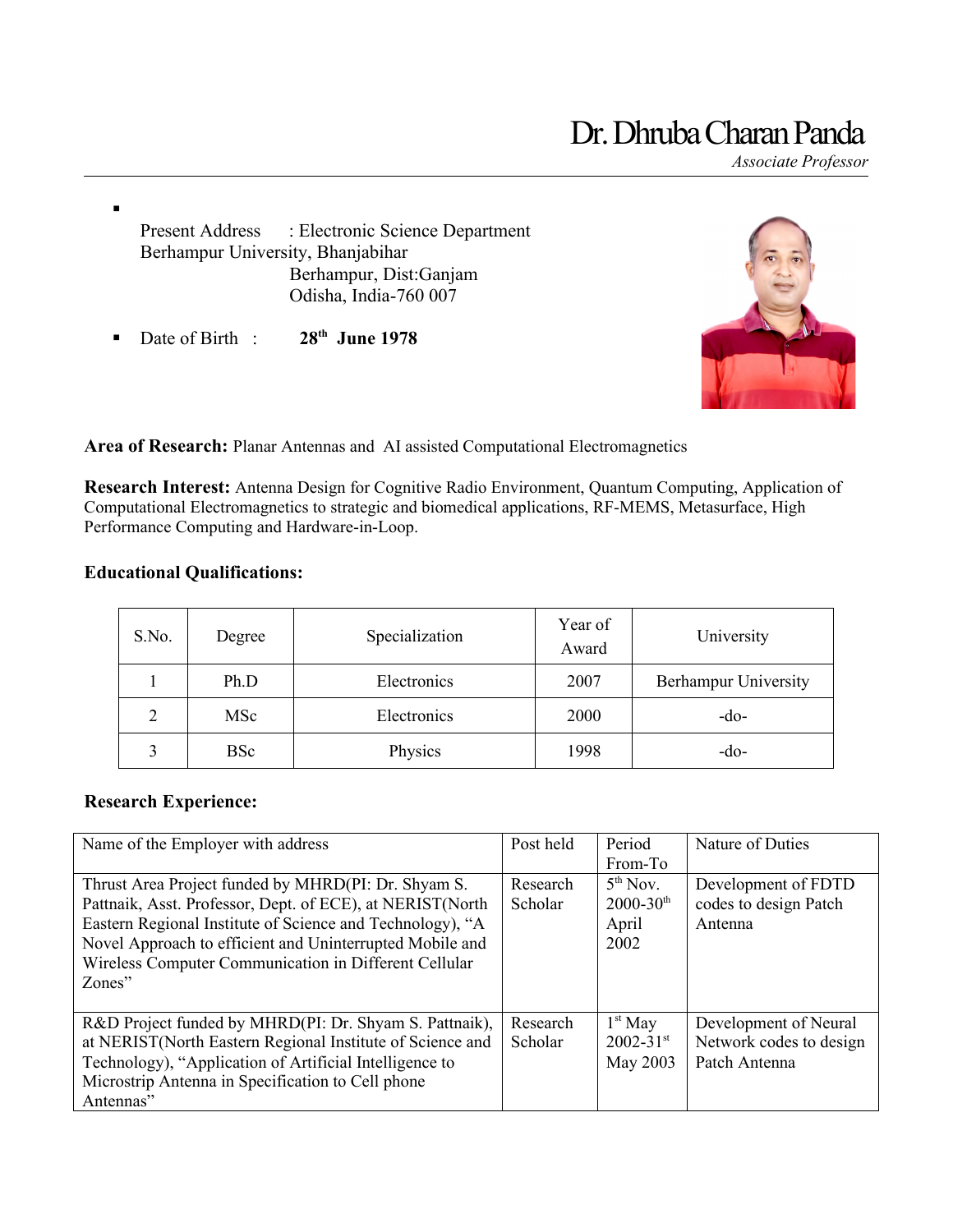| Senior Research Fellow, CSIR (Super visor: Dr. Shyam S.<br>Pattnaik), NERIST, Itanagar and NITTTR, Chandigarh | Senior<br>Research<br>Fellow | Ist June<br>$2003 - 30$ <sup>th</sup><br>Jan <sup>2</sup> 06 | Development of Neural<br>Network codes,<br>Development of<br>Algorithms for antenna<br>design |
|---------------------------------------------------------------------------------------------------------------|------------------------------|--------------------------------------------------------------|-----------------------------------------------------------------------------------------------|
|---------------------------------------------------------------------------------------------------------------|------------------------------|--------------------------------------------------------------|-----------------------------------------------------------------------------------------------|

# **Teaching Experience:**

| Name of the Employer with      | Post held | Period From-To           |
|--------------------------------|-----------|--------------------------|
| address                        |           |                          |
| Centurion University,          | Assistant | 15-02-2006 to 05-10-2012 |
| Paralakhemundi                 | Professor |                          |
| Electronic Science Department, | Reader    | 06-10-2012-till date     |
| Berhampur University           |           |                          |

# **PhD Thesis supervised:**

| SI.<br>No.     | Name of the<br>Candidate | Title of the thesis                                                                                                                      | Name of the<br>Co-supervisor,<br>if any | Year of<br>Registrati<br>on | Year of<br>Completion/<br>In-progress |
|----------------|--------------------------|------------------------------------------------------------------------------------------------------------------------------------------|-----------------------------------------|-----------------------------|---------------------------------------|
| 1              | E. Kusuma<br>Kumari      | Study and development of<br>knowledge based softcomputing<br>techniques for wireless<br>applications                                     | Dr. S. K. Dash                          | 2007                        | 20012                                 |
| $\overline{2}$ | Nilambar Sethy           | Study and development of<br>complex fuzzy inference system<br>and a systematic approach for its<br>application to real world<br>problems | Dr. S. K. Dash                          | 2008                        | 2013                                  |
| 3              | T. V. S Divakar          | Analysis of microstrip patch<br>antenna using knowledge based<br>neural networks                                                         | Dr. Satyasis<br>Mishra                  | 2011                        | 2017                                  |
| $\overline{4}$ | Nihar Kanta<br>Sahoo     | Studies on computer aided<br>modeling for RCS                                                                                            | --                                      | 2015                        | Submitted,<br>(2020)                  |
| 5              | Rajeev Kumar<br>Parida   | Some studies on antenna design<br>for cognitive radio for rural<br>services                                                              |                                         | 2017                        | In-progress                           |
| 6              | Amit Kumar<br>Sahu       | CAD modeling of microwave<br>components using soft computing<br>techniques                                                               | --                                      | 2017                        | In-progress                           |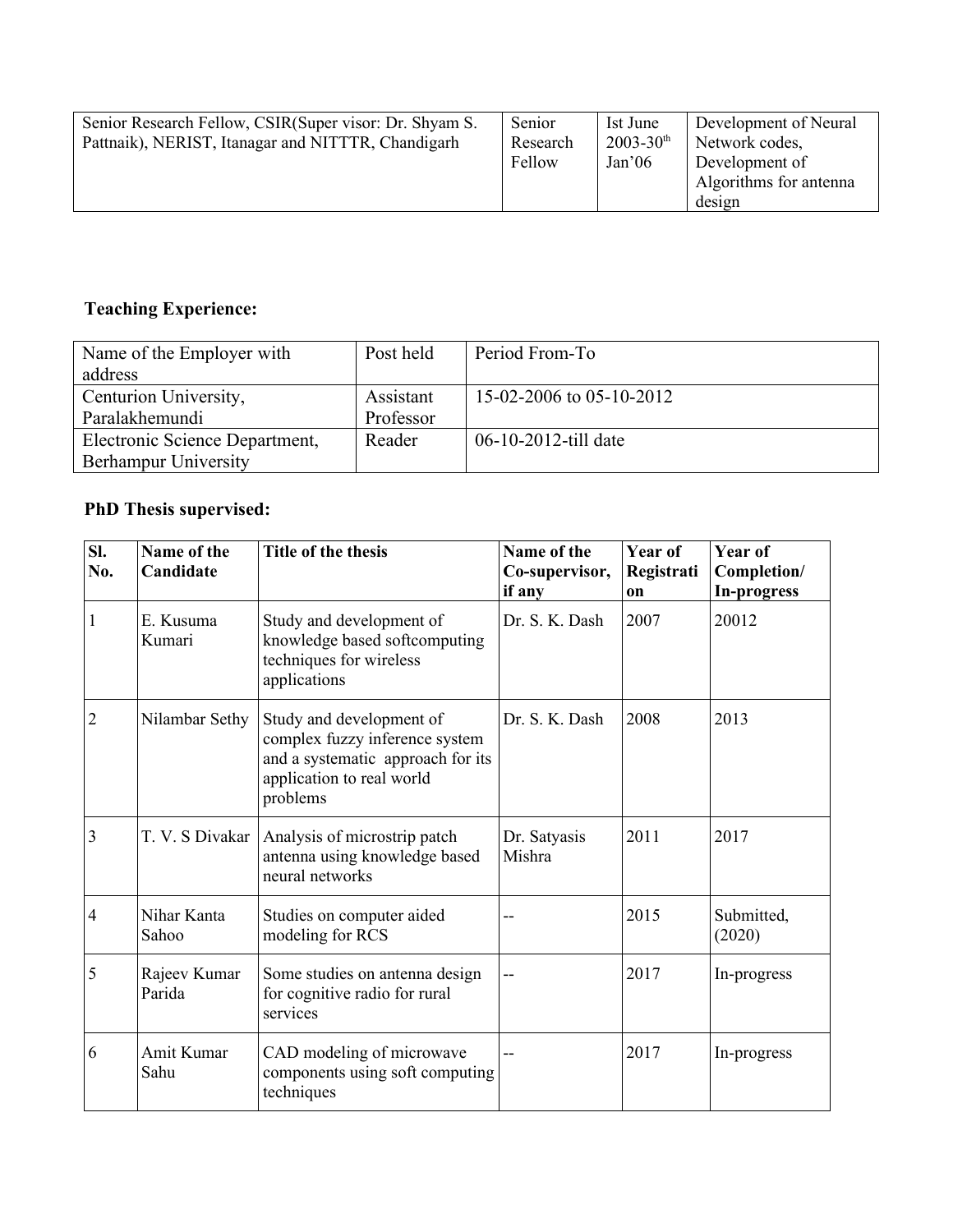|   | Deepak Kumar<br>Naik | Some studies on CAD<br>optimization for planar antennas                                                                               |                | 2017 | In-progress |
|---|----------------------|---------------------------------------------------------------------------------------------------------------------------------------|----------------|------|-------------|
| 8 |                      | Soubhagya Pani Some studies on wavefront<br>engineering using metasurface<br>for planar antenna design                                | $-$            | 2017 | In-progress |
|   |                      | Radhanath Patra Early diagnosis and prognosis of<br>epidemic and endemic diseases-a<br>meta analysis using soft<br>computing approach | Dr. B. Khuntia | 2017 | In-progress |

#### **Journal Publications:**

- 1. Panda, Siba Kumar; Sahoo, Ankita; Panda, Dhruba Charan; Design and Implementation of a Factorial Circuit for Binary Numbers: An AVM-Based VLSI Computing Approach, Advanced Computing and Intelligent Engineering: Proceedings of ICACIE 2018, Volume 2, 73, 2020. (Book Chapter)
- 2. Sahoo, Nihar K; Gouda, Akhila; Mishra, Rashmirekha K; Parida, Rajeev K; Panda, Dhruba C; Mishra, Rabindra K; Electromagnetic scattered field time series from finite difference time domain trained time delay neural network, International Journal of RF and Microwave Computer-Aided Engineering, 30, 11, e22410, 2020.
- 3. Parida, Rajeev Kumar; Swain, Rajanikanta; Panda, Dhruba Charan; Mishra, Rabindra Kishore; A Broadband High Gain Circularly Polarized Antenna System for Cognitive Radio, Radioengineering, 29, 3, 487, 2020.
- 4. Parida, Rajeev Kumar; Mishra, Rashmirekha Kalyani; Sahoo, Nihar Kanta; Muduli, Arjuna; Panda, A Hybrid Multi-Port Antenna System for Cognitive Radio, Progress In Electromagnetics Research C, 106, 1-16, 2020.
- 5. Patnaik, Prabhat K; Panda, Dhruba C; Krishna, M Vamshi; Design and Investigation of Hexagonal Shaped Wearable Antenna for Body Centric Wireless Communication, Solid State Technology, 63, 6, 16361-16364, 2020.
- 6. Sahoo, Nihar Kanta; Panda, Dhruba Charan; Misra, Rabindra Kishore; Sahu, Amit Kumar; RCS Calculation Using Hybrid FDTD-NARX Technique Progress In Electromagnetics Research M, 82, 73-84, 2019.
- 7. Sahu, Amit Kumar; Panda, Dhruba Charan; Sahoo, Nihar Kanta; Attenuation constant and characteristic impedance calculation of top metal-covered CPW transmission line using neural networks, Journal of Computational Electronics, 18, 4, 1342-1346, 2019.
- 8. Panda, Siba Kumar; Jena, Arpita; Panda, Dhruba Charan; N-bit Pipelined CSM Based Square Root Circuit for Binary Numbers, Progress in Advanced Computing and Intelligent Engineering, 519-532, 2018. (Book Chapter)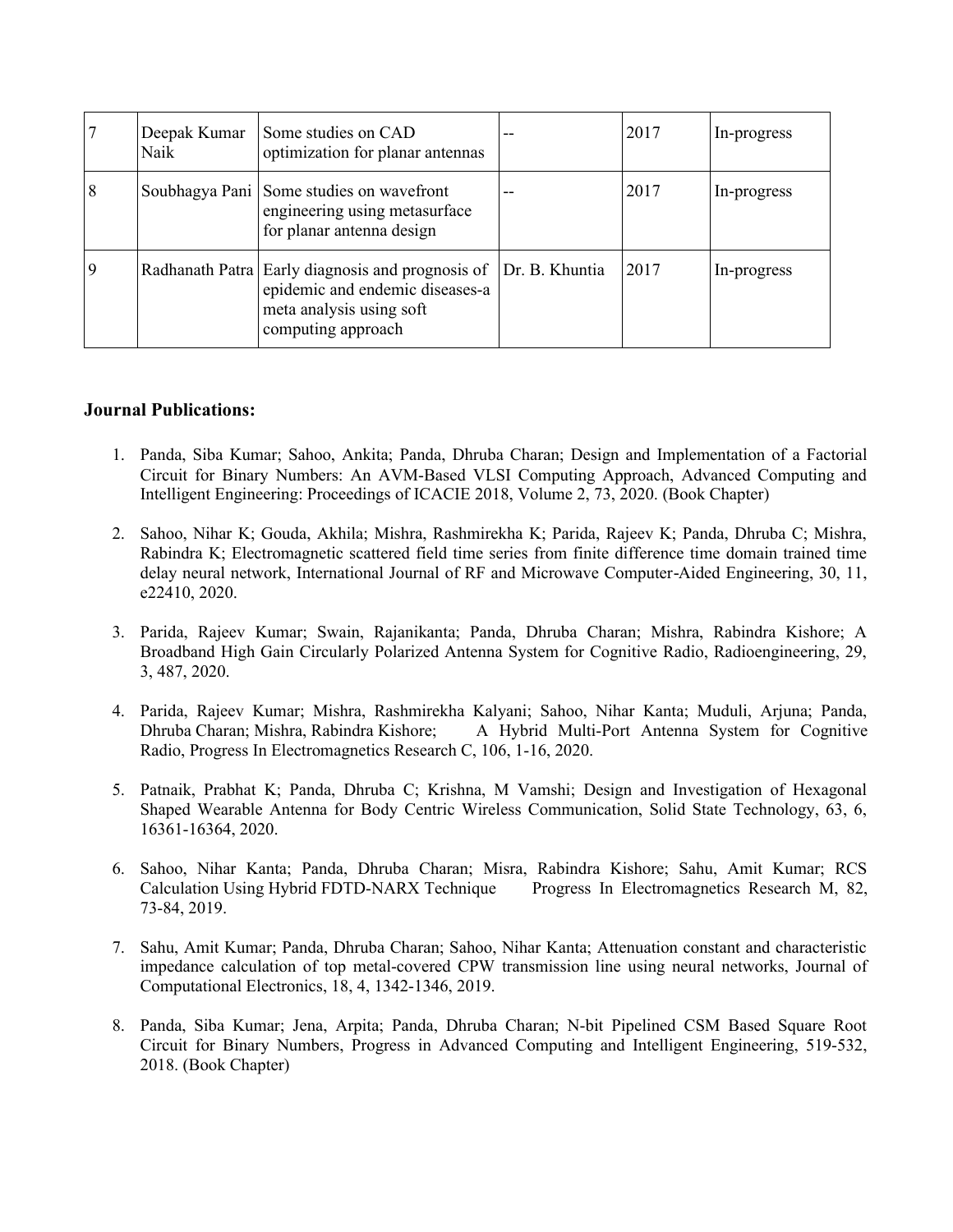- 9. Panda, Siba Kumar; Panda, Dhruba Charan; Developing high-performance AVM based VLSI computing systems: a study, Progress in Computing, Analytics and Networking, 315-323, 2018. (Book Chapter)
- 10. Patnaik, Prabhat K; Panda, Dhruba C; Pantina, Santosh Kumar; Digital combinational circuit optimization using invasive weed optimization technique Lat. Am. J. Phys. Educ. Vol 8, 3, 548, 2014.
- 11. Divakar, T; Panda, D; Finding optimal feed location of a microstrip patch antenna using hfss, International Journal of Innovative Research in Electrical, Electronics, Instrumentation and Control Engineering, 2, 10, 2014.
- 12. Sethi, Nilambar; Das, SK; Panda, DC; Probabilistic interpretation of complex fuzzy set, Int. J. Comput. Sci. Eng. Inf. Technol, 2, 31-44, 2012.
- 13. Das, SK; Panda, DC; Sethi, Nilambar; Gantayat, SS; Inductive learning of complex fuzzy relation, Int J Comput Sci Eng Inf Technol, 1, 29-38, 2011.
- 14. Panda, Dhruba C; Pattnaik, Shyam S; Devi, Swapna; Mishra, Rabindra K; Application of FIR-neural network on finite difference time domain technique to calculate input impedance of microstrip patch antenna, International Journal of RF and Microwave Computer Aided Engineering, 20, 2, 158-162, 2010. ‐
- 15. Neog, Dipak K; Pattnaik, Shyam S; Panda, Dhruba C; Devi, Swapna; Dutta, Malaya; Bajpai, OP; New expression for the resonance frequency of an E-shaped microstrip patch antenna, Microwave and Optical Technology Letters, 48, 8, 1561-1563, 2006.
- 16. Neog, Dipak K; Pattnaik, Shyam S; Panda, Dhruba C; Devi, Swapna; Khuntia, Bonomali; Dutta, Malaya; Design of a wideband microstrip antenna and the use of artificial neural networks in parameter calculation, IEEE Antennas and Propagation Magazine, 47, 3, 60-65, 2005.
- 17. Khuntia, Bonomali; Pattnaik, Shyam S; Panda, Dhruba C; Neog, Dipak K; Devi, S; Dutta, Malay; Genetic algorithm with artificial neural networks as its fitness function to design rectangular microstrip antenna on thick substrate, Microwave and Optical Technology Letters, 44, 2, 144-146, 2005.
- 18. Neog, DK; Pattnaik, SS; Dutta, M; Devi, S; Khuntia, B; Panda, DC; Inverted L-shaped and parasitically coupled inverted L-shaped microstrip patch antennas for wide bandwidth, Microwave and Optical Technology Letters, 42, 3, 190-192, 2004.
- 19. Khuntia, Bonomali; Pattnaik, Shyam S; Panda, Dhruba C; Neog, Dipak K; Devi, S; Dutta, Malay; A simple and efficient approach to train artificial neural networks using a genetic algorithm to calculate the resonant frequency of an RMA on thick substrate, Microwave and Optical Technology Letters, 41, 4, 313-315, 2004.
- 20. Pattnaik, Shyam S; Khuntia, Bonomali; Panda, Dhruba C; Neog, Dipak K; Devi, S; Calculation of optimized parameters of rectangular microstrip patch antenna using genetic algorithm, Microwave and Optical Technology Letters, 37, 6, 431-433, 2003.
- 21. Patnaik, SS; Khuntia, B; Panda, DC; Devi, S; Calculation of optimized parameters of rectangular microstrip antenna using GA, Microwave and optical technology letters, 23, 4, 431-433, 2003.
- 22. Pattnaik, Shyam S; Panda, Dhruba C; Devi, S; Input impedance of rectangular microstrip patch antenna using artificial neural networks, Microwave and Optical Technology Letters, 32, 5, 381-383, 2002.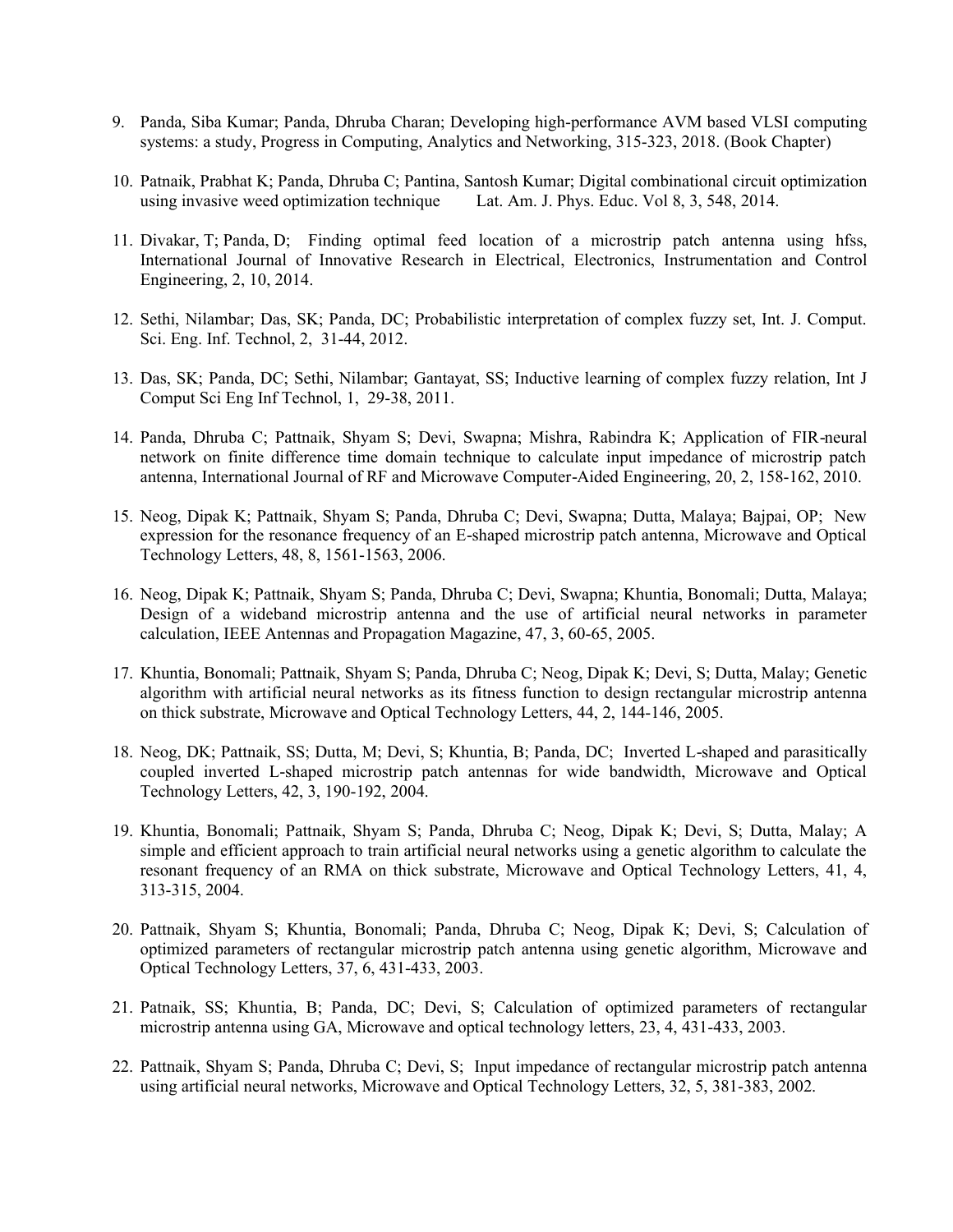- 23. Pattnaik, Shyam S; Panda, Dhruba C; Devi, S; Radiation resistance of coax-fed rectangular microstrip patch antenna with the use of artificial neural networks, Microwave and Optical Technology Letters, 34, 1, 51-53, 2002.
- 24. Pattnaik, Shyam S; Panda, Dhruba C; Devi, S; Input impedance of circular microstrip antenna using artificial neural networks, IETE Technical Review, 19, 3, 125-127, 2002.
- 25. Pattnaik, Shyam S; Panda, Dhruba C; Devi, S; Tunnel-based artificial neural network technique to calculate the resonant frequency of a thick-substrate microstrip antenna, Microwave and Optical Technology Letters, 34, 6, 460-462, 2002.
- 26. Pattnaik, Shyam S; Panda, Dhruba C; Devi, S; A novel method of using ANN for calculation of input impedance of rectangular microstrip antenna, Microwave Opt Technol Lett, 32, 381-383, 2002.
- 27. Devi, S; Pattnaik, Shyam S; Panda, Dhruba C; Input impedance of rectangular microstrip patch antenna using artificial neural networks, Microwave and Optical Technology Letters, 32, 5, 381-383, 2002.

## **Funded Projects:**

| Development of High Speed RCS   | DRDO, Govt. | $R_{\rm S}$ . | 2016-18 |
|---------------------------------|-------------|---------------|---------|
| <sup>t</sup> Computation Scheme | of India    | 27,67,        |         |
|                                 |             | $283/-$       |         |

#### **University Administration Positions Held:**

HOD (twice), Superintendent Boys' Hostel (twice), Secretary to sports council, and NSS Programme coordinator.

#### **Fellowships:**

Senior Research Fellow (CSIR), 2003-6. DST Young Scientist, 2010.

#### **Sponsored Quality Improvement Programmes Conducted:**

1. AICTE Sponsored SDP on Soft Computing Techniques for Engineering Applications, 1-12-2008-13-12-2008 2. AICTE Sponsored SDP on Teaching Electromagnetic Theory with Modern Visualization Techniqes, 16-11-09—28-11-09 3. AICTE Sponsored SDP on Evolutionary Optimization and Softcomputing Techniques, 31-05-2010-05-06-2010

#### **Seminar/Technical Events Conducted/Organised:**

- 1. Convener, NSFOSS, 2010,11
- 2.Two Robotic Workshops, 13-03-2010-14-03-2010
- 3. Half Day Workshop on NIELVIS and Labview, 18-04-2017